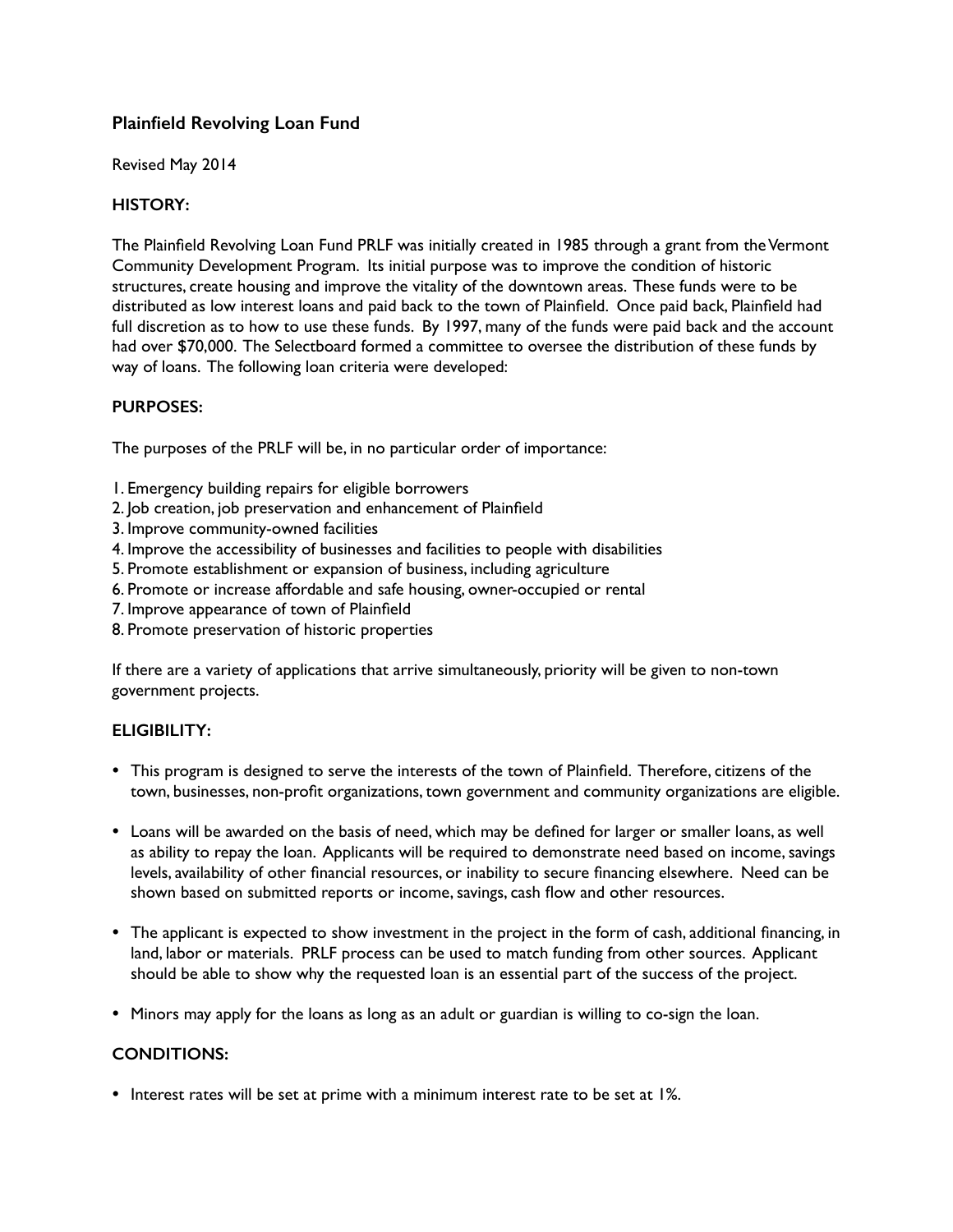- Security will be required in the form of liens on the real estate or equipment as required.
- The maximum loan is currently set at \$20,000 for all applications except for those submitted by the town of Plainfield. These town projects may apply for more than \$20,000, and they will be decided on a case by case basis. In the case that the Select Board applies for a loan for a town project, the PRLF committee's decision will be final.
- The term of the loan will be determined on a case by case basis. The guideline used will be one year for every \$1000 of loan, with a maximum of a 10-year term, but this should be considered a flexible guideline.
- The PRLF Committee may require technical or design support to ensure that a project will be successfully completed. Costs for this support will be added to the project cost and can be included in the loan.
- An application fee will be \$10 per \$1000 requested with a maximum fee of \$50 for businesses, \$30 for individuals and nonprofits, payable to the Town of Plainfield, and waived for the town of Plainfield. Closing costs are to be born by the borrower and typically are about \$250.
- The PRLF will maintain a minimum reserve fund of \$20,000 specifically for the emergency needs of Plainfield residents. An example of an emergency need would be a boiler breaking down in the middle of winter.

## **COMMITTEE:**

- The Committee will serve to assist the Selectboard in the review process of the loan applications. They will review applications, talk to the borrower, compare the request with the stated goals of the PRLF and make a recommendation to the Selectboard. The Committee has no authority to accept or deny the applicant EXCEPT in one case: when the town of Plainfield is the applicant and the Committee does NOT recommend a loan.
- The Committee will also announce and market the fund, prepare and distribute application forms, assist applicants as needed, and submit recommendations to the Selectboard. The Selectboard has sole authority to accept or deny recommendations of the Committee on behalf of the applicant EXCEPT in the case that town of Plainfield itself applies to the fund.
- Committee members, who have personal connections with an applicant or project, or other conflict of interest, will make those connections known to the Committee, and abstain from voting on those applications.
- Committee members agree that the personal information presented is to be considered confidential, until such time as an award is made and the information becomes public property.
- Committee members will serve for one-year terms.
- A quorum of 3 Committee members will be required to convene an official meeting of the PRLF committee. A full Committee will have five members.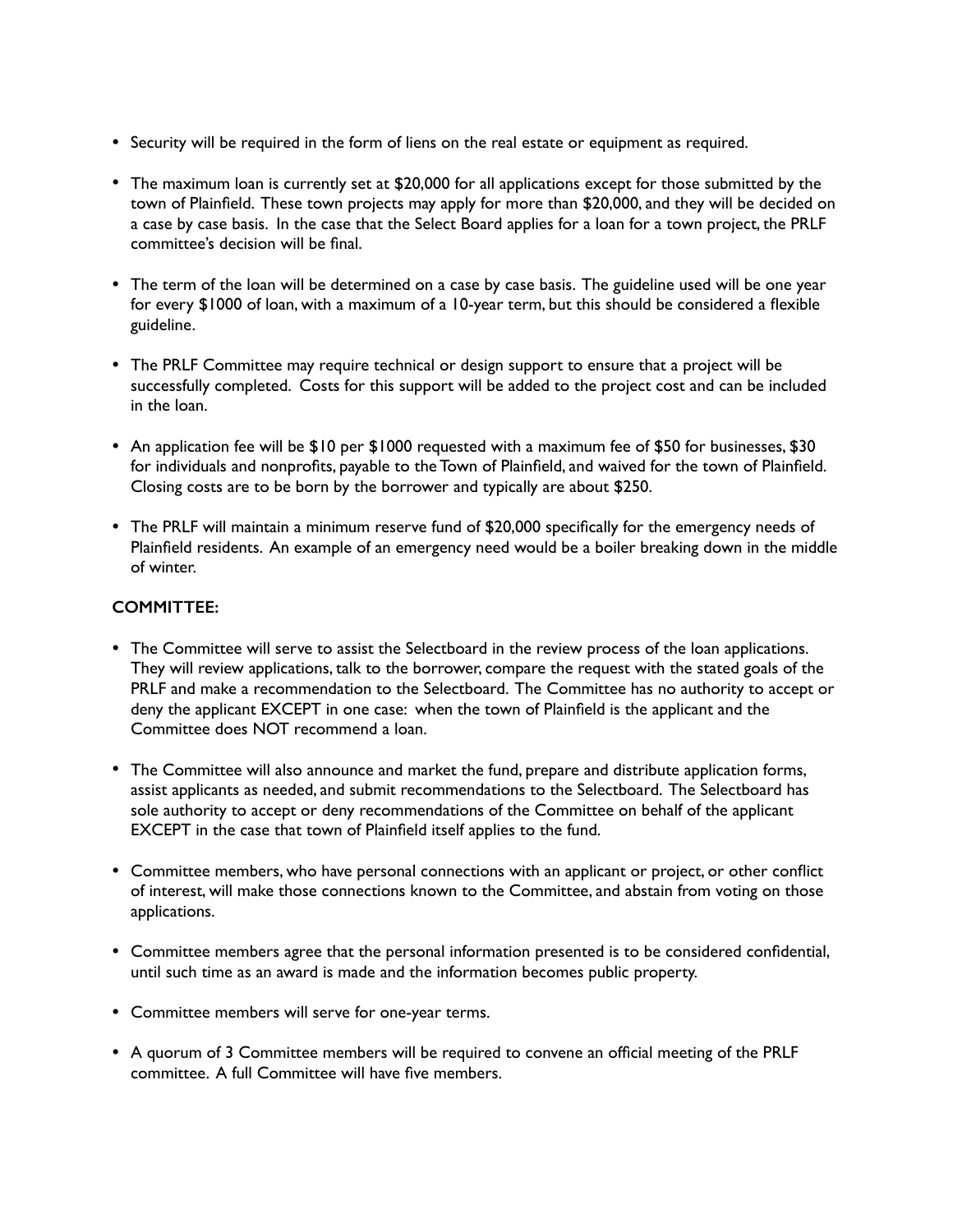• In accordance with provisions of the Equal Opportunity Act, the PRLF Committee will not discriminate in its lending practices on the basis of race, color, religion, sex, national origin, age, marital status, physical or mental handicap, or sexual orientation.

### **APPLICATION PROCESS**

Loan applications can be obtained at the Plainfield Town Office during normal business hours and at the town website ( [www.plainfieldvt.us](http://www.plainfieldvt.us) ). The Committee will process loan applications as they are received, but reserves the right to meet on a quarterly basis (approximately February 1, May 1, August 1, or November 1) should the number of applications increase significantly. Committee members will assist applications as needed to ensure the information is complete. If the application is considered to be incomplete, the Committee may request the applicant to submit more information for the next meeting. Currently, applicants can expect an answer within 60 days of receipt of a fully completed application. The applicant will be informed if the answer will require more than 60 days.

In emergency situations, the Committee may arrange special meetings with proper notice to the public.

**Please scroll down to the next page to begin the application.**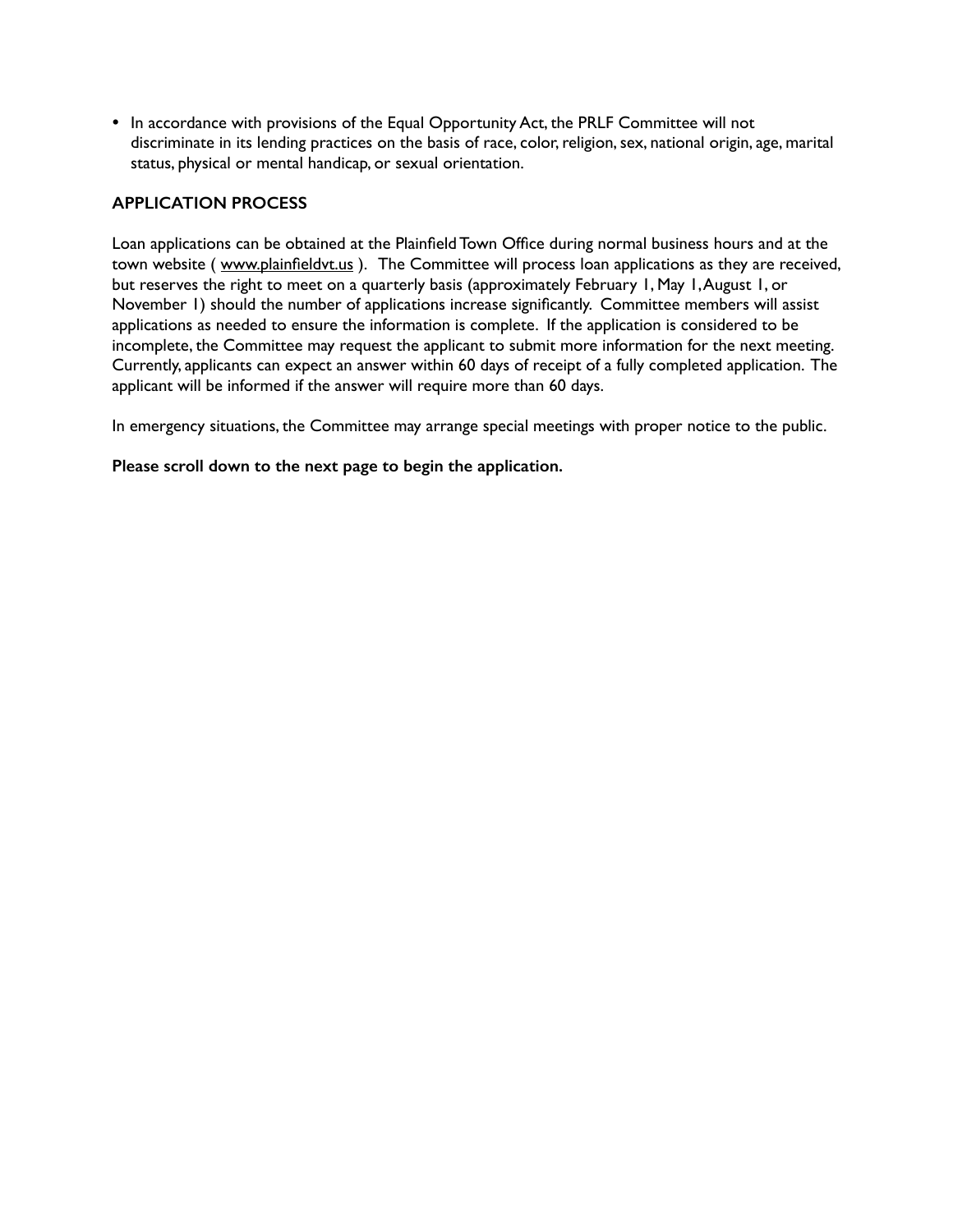# PLAINFIELD REVOLVING LOAN FUND APPLICATION

| Loan Category: business________ housing_________ community facility________                                                                                                                                                          | this section<br>to be<br>completed by<br>committee |
|--------------------------------------------------------------------------------------------------------------------------------------------------------------------------------------------------------------------------------------|----------------------------------------------------|
| Ι.<br>Mailing Address Lawrence and Contract and Contract and Contract and Contract and Contract and Contract and Contract and Contract and Contract and Contract and Contract and Contract and Contract and Contract and Contract an |                                                    |
| Principles of the business (required of for-profit businesses only)                                                                                                                                                                  |                                                    |
|                                                                                                                                                                                                                                      |                                                    |
| Home Email address                                                                                                                                                                                                                   |                                                    |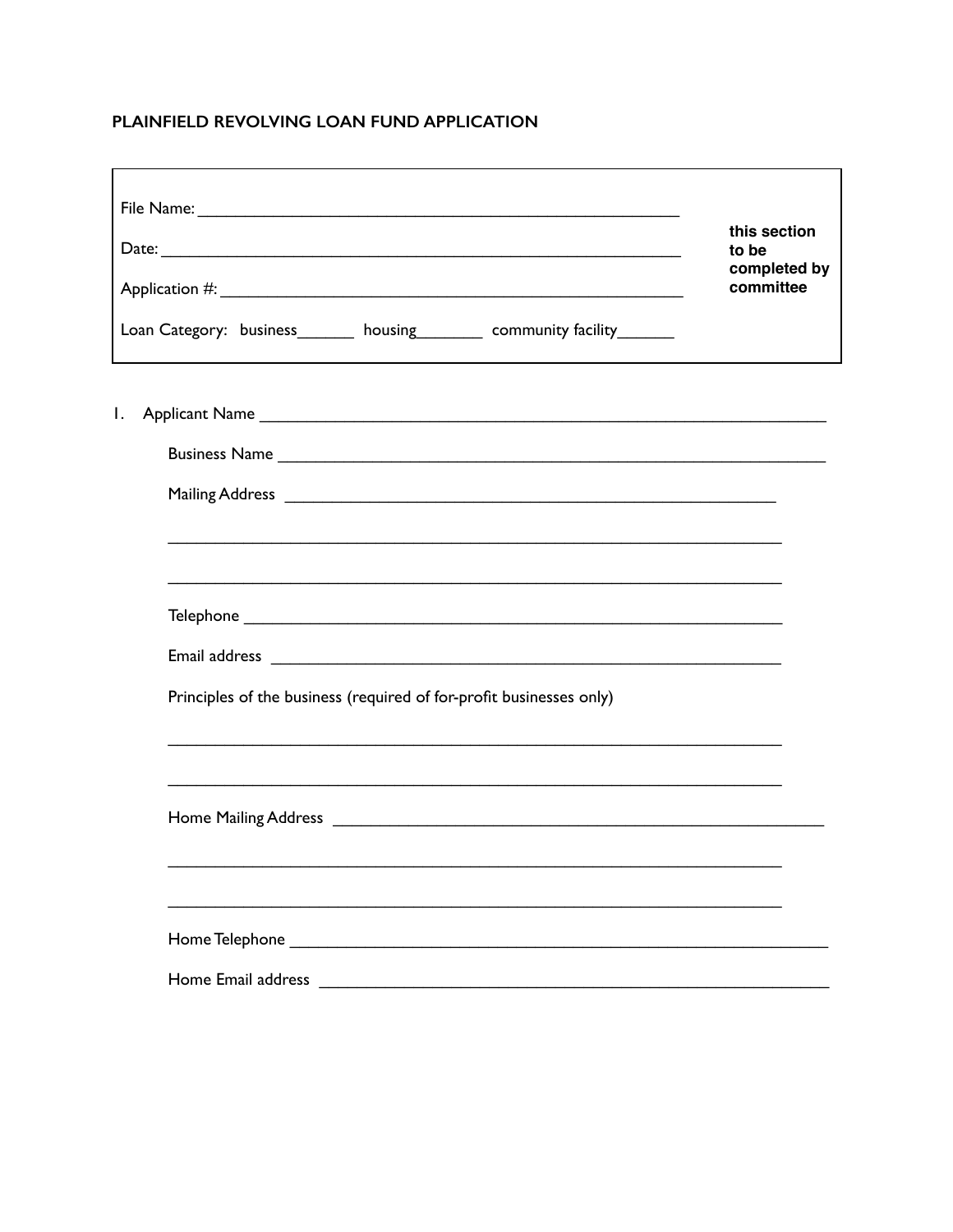|  | 2. Proposed use of funds (describe the project). Feel free to use a separate page. |
|--|------------------------------------------------------------------------------------|
|  |                                                                                    |

|                    | 4. Use of Funds: _________Estimates only           |                                             |  |
|--------------------|----------------------------------------------------|---------------------------------------------|--|
|                    |                                                    | Informal quotes from Contractors/ Suppliers |  |
|                    | Firm Bids from Contractors/ Suppliers              |                                             |  |
| <b>Labor Costs</b> |                                                    |                                             |  |
| <b>Materials</b>   | <u> 1989 - Johann Barbara, martin amerikan per</u> |                                             |  |
| Equipment          | <u> 1989 - Johann Barbara, martxa a</u>            |                                             |  |
| <b>Fixtures</b>    |                                                    |                                             |  |
| Land/ Building     |                                                    |                                             |  |
| Signs              |                                                    |                                             |  |
| Fees               |                                                    |                                             |  |
| Permits            |                                                    |                                             |  |
| Other              |                                                    | (attach page with details)                  |  |
| Total \$           |                                                    |                                             |  |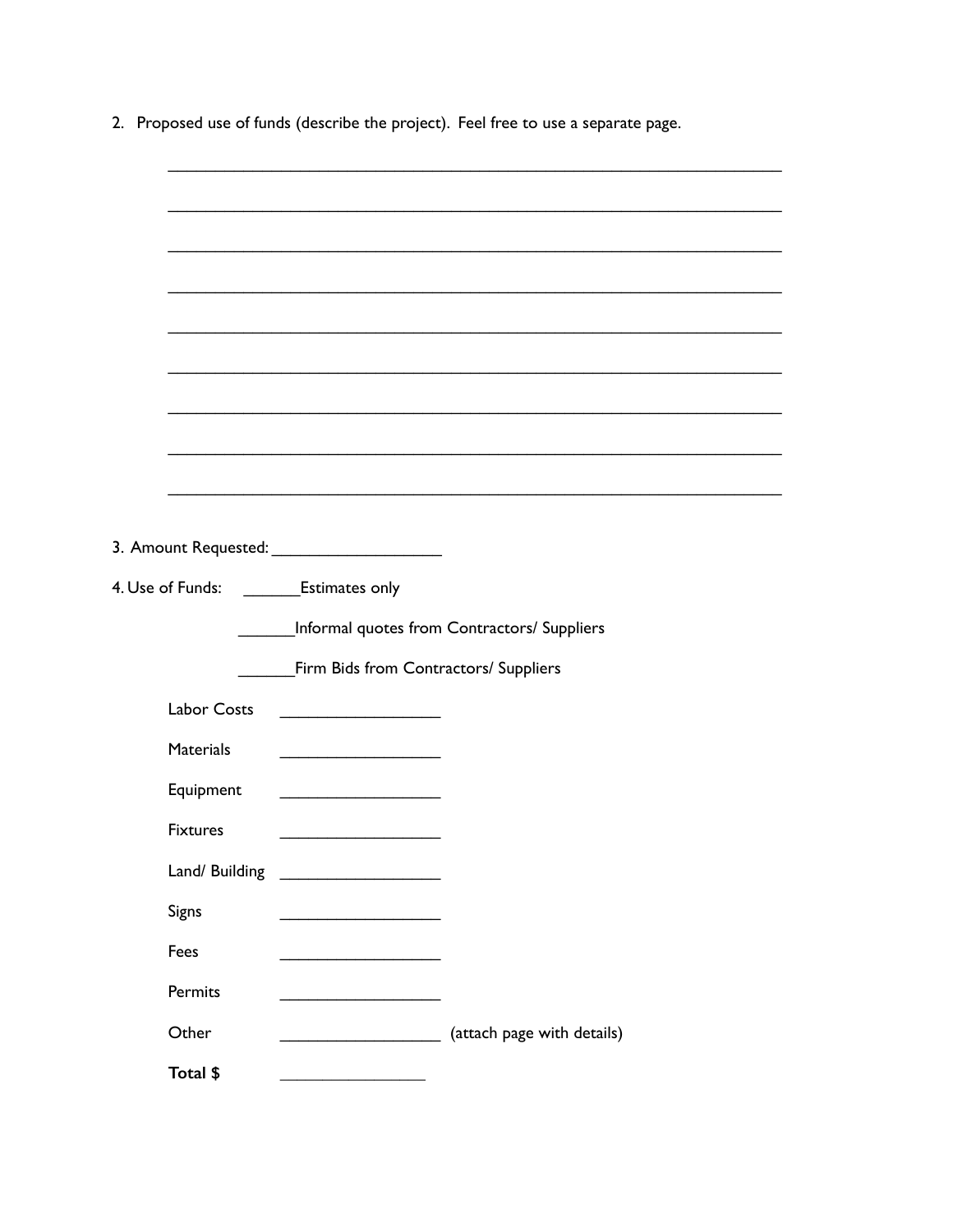# 5. Proposed Sources of Funds

|           | Equity                                                                                   |                                                                                                                                                            |                                                                                                      |
|-----------|------------------------------------------------------------------------------------------|------------------------------------------------------------------------------------------------------------------------------------------------------------|------------------------------------------------------------------------------------------------------|
|           |                                                                                          |                                                                                                                                                            | Conventional Debt ____________________Lender: ___________________________________ Approved? ________ |
|           | <b>Unsecured Loans</b>                                                                   | <u> 1989 - Johann John Stone, meil in der Stone (d. 1989)</u>                                                                                              |                                                                                                      |
|           | Other (explain)                                                                          |                                                                                                                                                            |                                                                                                      |
|           | Total Project \$                                                                         | <u> 1990 - Johann Barbara, martin a</u>                                                                                                                    |                                                                                                      |
|           |                                                                                          |                                                                                                                                                            |                                                                                                      |
|           | 7. Business Plan, if applicable, should be attached                                      |                                                                                                                                                            |                                                                                                      |
|           | 8. Proposed Collateral (describe basis of value; attach additional sheets if necessary). |                                                                                                                                                            |                                                                                                      |
|           | 9. Will you obtain necessary Town and State permits before beginning construction? Y / N |                                                                                                                                                            |                                                                                                      |
|           | 10. Tell us briefly, in your own words, how your project will do any of the following:   |                                                                                                                                                            |                                                                                                      |
| ٠         | create, preserve or enhance jobs in Plainfield                                           |                                                                                                                                                            |                                                                                                      |
| $\bullet$ | improve community facilities                                                             |                                                                                                                                                            |                                                                                                      |
| $\bullet$ | improve accessibility to people with disabilities                                        |                                                                                                                                                            |                                                                                                      |
| $\bullet$ |                                                                                          | aid in expanding or establishing a business - including agriculture                                                                                        |                                                                                                      |
| $\bullet$ | promote or increase affordable and safe housing                                          |                                                                                                                                                            |                                                                                                      |
| ٠         |                                                                                          | improve the appearance of the town of Plainfield, including historic preservation                                                                          |                                                                                                      |
| ٠         | aid in an emergency repair to your home                                                  |                                                                                                                                                            |                                                                                                      |
|           | contribute in other ways to the town of Plainfield                                       |                                                                                                                                                            |                                                                                                      |
|           | 11. Required Financial Information                                                       |                                                                                                                                                            |                                                                                                      |
|           | For-profit and Not-for-profit business:<br>$\ast$<br>For-profit business                 | attach balance sheets, income statements, changes in financial position, tax returns and<br>any other financial statements available for the past 2 years. |                                                                                                      |

✴ Include a complete personal/household financial statement from owners/principles of the business

*Individual*

✴ Include a complete personal/ household financial statement